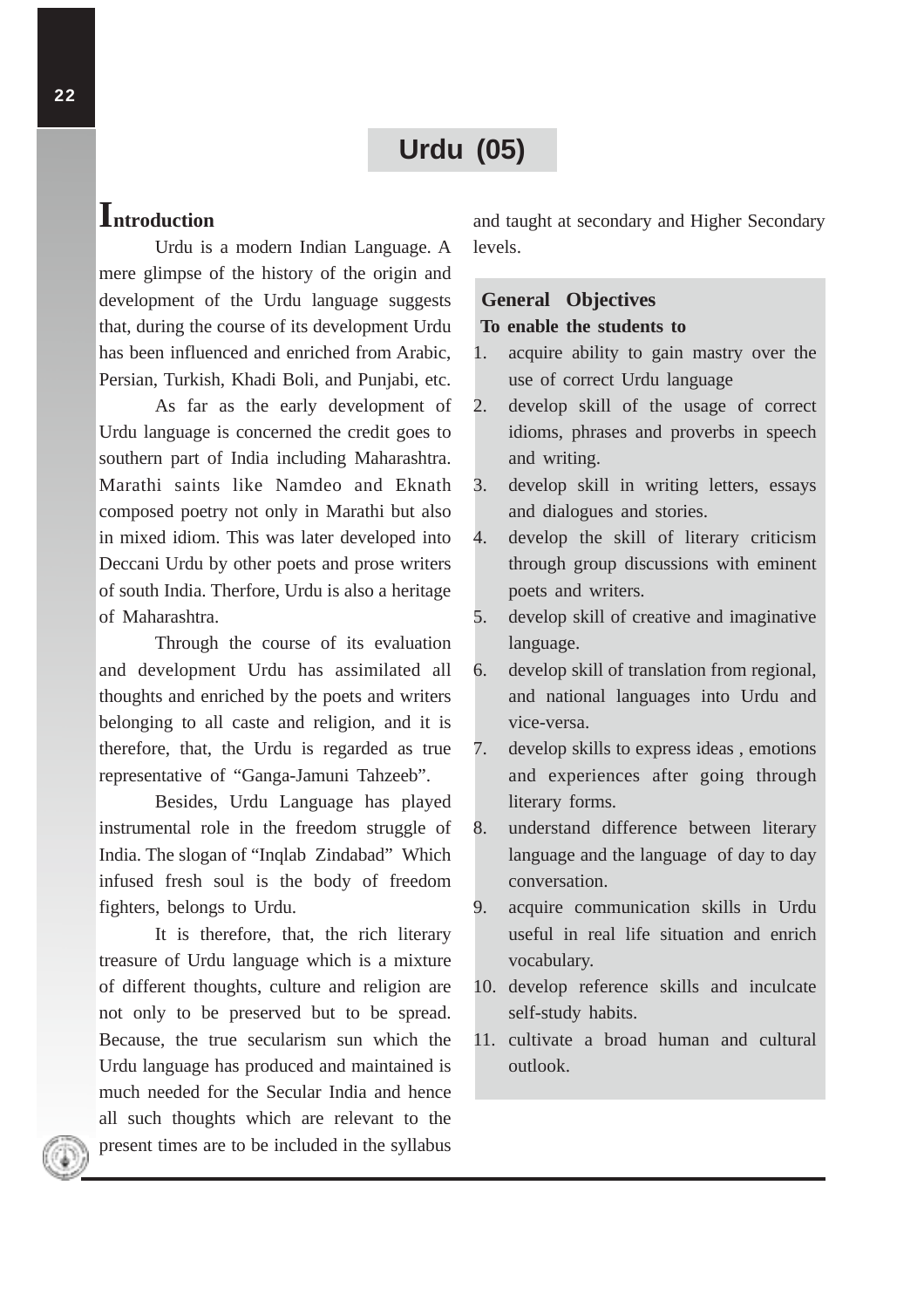## **Specific Objectives : 'A'**

## **To enable students to**

- 1. develop ability to narrate experiences, participation in debates and group discussions and express their views and ideas in correct Urdu language and in logical sequence.
- 2. develop common cultural outlook through literature.
- 3. develop awareness of national integration and patriotism through Urdu language.
- 4. develop awareness of gender equality.
- 5. develop awareness of adverse effects of alcohol.
- 6. acquire ability to make use of computer, internet, on-line education, etc.
- 7. have through knowledge of right of education, right to information.
- 8. develop the activity to understand the subject in tension free atmosphere.

## **Specific Objectives : 'B'**

## **To enable the students to**

- 1. acquire fair knowledge of basic structure of Urdu language and elements of grammar included in the syllabus.
- 2. develop the ability to express ideas from the text in their own language with the help of the content.
- 3. develop interest in reading literary passages and appreciating the beauty of the language and the ideas contained therein.
- 4. cultivate broad human and cultural outlook through the text.
- 5. develop the aesthetic sense to appreciate imaginative and creative pieces of literature.
- 6. enjoy and appreciate the rhythmic beauty of poems, understand read out or recorded stories, narrations, descriptions, pieces of

information.

- 7. listen with comprehension to lectures, talks, conversations, news-bulletins and interviews.
- 8. speak with acceptable pronunciation and play variety of roles in different contexts.
- 9. improve the speed of reading and skim as well as scan the text.
- 10. understand and appreciate features of literary style.
- 11. write correctly and neatly using appropriate vocabulary and grammar.

### **Std. XI**

#### **Detail Study**

#### **Prose :**

A text book of about 80 pages of literary and non-literary (informative) texts passages (excluding notes, illustration, tasks etc)

**Poetry :**

Approximately 250 lines, Ghazals, Poems, Rubaiyyat, Mathnavi, Marsia Quaseeda and Kita.

#### **Rapid Reading :**

A rapid reading of literary and non literary pieces about 40 pages

#### **Composition :**

Atleast 10 exercises are expected to be writer by the pupils an essays of reflective and descriptive nature. Sufficient practice in précis writing and comprehension, translation from English passages into Urdu, letters of appreciation on special occasions, personal letters and request letters to M.S.E.B., Municipal corporation etc.

#### **Grammar :**

i. Revision of the grammar learned up to Std. X like tense.

Parts of Speech, Similie metaphor etc.